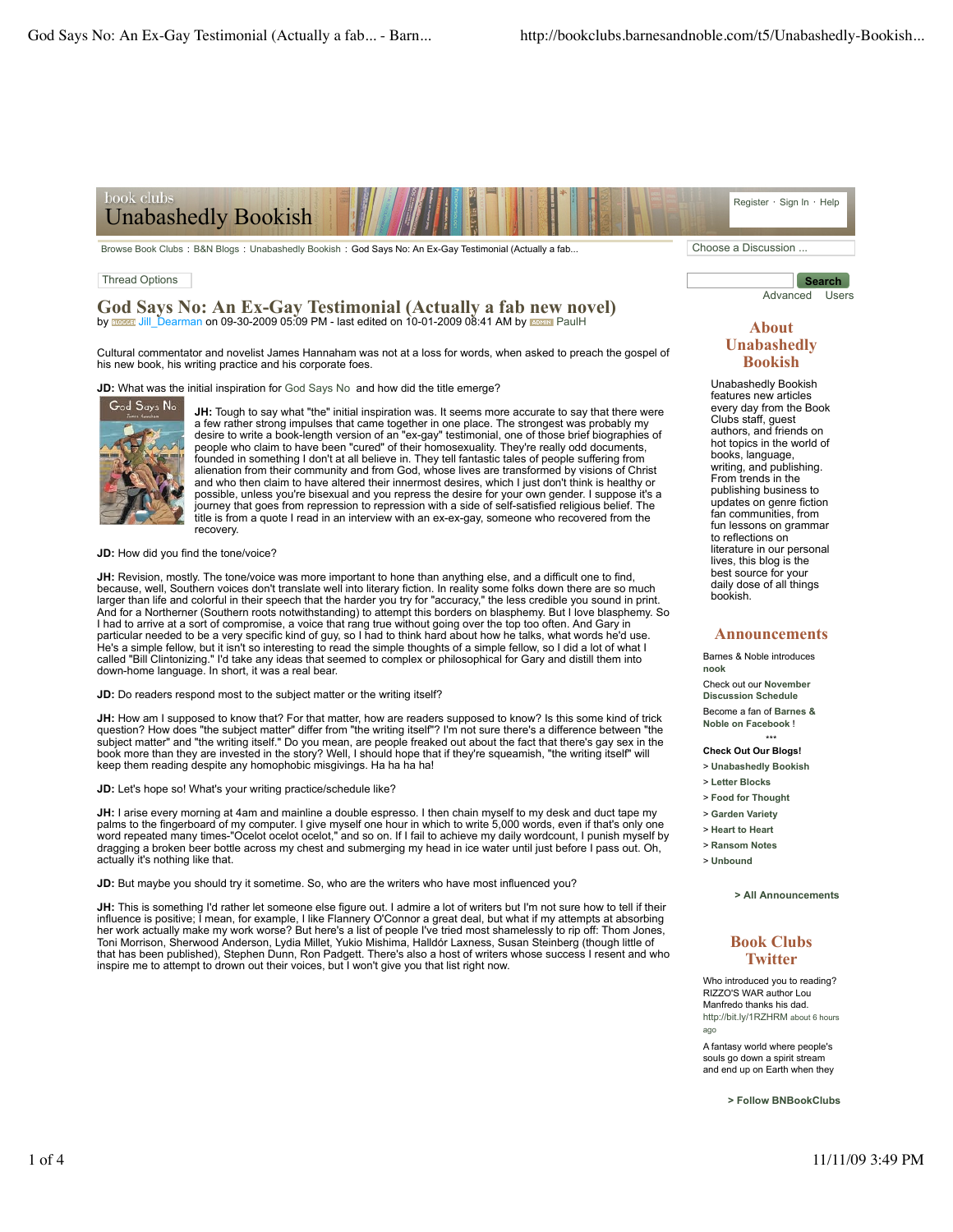

**JD:** Could you tell us about your next project?

**JH:** No, not really. I mean, I'd like to publish a story collection next, because I have a few stories in the can that would probably go together nicely. But I'm increasingly suspicious of talking about work or showing it in its early stages, especially when institutions want me to tell them about it so they can decide whether to support it. And not in a J.K. Rowling/Stephanie Meyer Everybody'swaiting-for-this-so-I-have-to-keep-it-private kind of way or anything. I'm far more inclined to believe that no one is waiting for my next anything. Well, maybe my friends Daniel Clymer and Clarinda Mac Low are waiting. I know this runs counter to everything we believe about the arts in the USA, but there's something off-putting to me about allowing institutions to weigh in on worksin-progress. Is there something threatening about an artist showing previous finished work to a

funder or a fellowship or a publisher and saying, "I'd like to do something similar to this. But hopefully better." Why do they need to know what you're planning? So they can avoid funding anything too edgy? Too often those institutions are in bed with, say, corporations, the aims of the majority of which run counter to what I think the aims of literary fiction ought to be. Is that what people want? Corporate literary fiction? Am I too late to be making this argument? Am I crazy to think that a Barnes & Noble website will publish it?

**JD:** Not at all! Well, hope you will all fire up your espresso machines and dedicate your decade - or for God's sake at<br>least this fall (!) to creation, revision, and caffeine. For more on James Hannaham visit his site: http://www.jameshannaham.com/

And for more writerly chat stop by http://www.bangthekeys.com, or pick up my new book Bang the Keys for a writerly jolt of energy. Till next time ...



All Users' Tags: James\_Hannaham Jill\_Dearman Toni\_Morrison View All (3) Categories: writer to writer

Permalink

**BOOKMARK** 

« Back to Blog « Newer Article Older Article »

**You must be a registered user to add a comment on this article. If you've already registered, please log in. If you haven't registered yet, please register and log in.**

#### die. Sound familiar? http://bit.ly /4FuJdG about 23 hours ago

Stop by and chat with Debbie Macomber. http://bit.lv/sqTVQ 1 day ago

# **Top Laureled Posts**

| <b>Mapping Banned</b><br><b>Books</b>                             | 14 |
|-------------------------------------------------------------------|----|
| <b>Re: Should Art be</b><br>Prohibited? Or, Will<br>The Adventu ® | 11 |
| Let's split! Infinitive<br>s. that is. $%$                        | 10 |
| Let's Get Serial <sup>®</sup>                                     | 10 |
| The Appeal of Old<br>Maps $\mathbb{Z}$                            | 10 |

View All

### **Latest Articles**

New Kids' Book About "The Greatest" Floats Like a Butterfly and Stings Like a Bee Hyphen-ate your brain? Hyphens and Meaning: Part I...

"To Babylon myself there" Authors Plan, Cover Gods Laugh

First Lines are Like First Dates

I'm Buying this Book for a Friend...

People of Earth! Don't Panic! The Hitchhiker's Gui...

The Great Mortality and the Specter of Popular His... The Sexual Convolution

Reading as Self Defense

### **Latest Comments**

**REMOD** Melissa\_W on: "To Babylon myself there' PrincessBumblebee on: Authors Plan, Cover Gods Laugh

**Bargo Melissa\_W on: First<br>Lines are Like First Dates BLOODER** LisaSteinke on: I'm Buying this Book for a Friend...

**p** paulgoatallen on: People of Earth! Don't Panic! The Hitchhiker's Gui...

**REMOD** Melissa W on: The Great Mortality and the Specter of Popular His...

PrincessBumblebee on: The Sexual Convolution

**KathyS** on: Reading as Self Defense

Vermontcozy on: Let's Have A Round for These Friends of Mine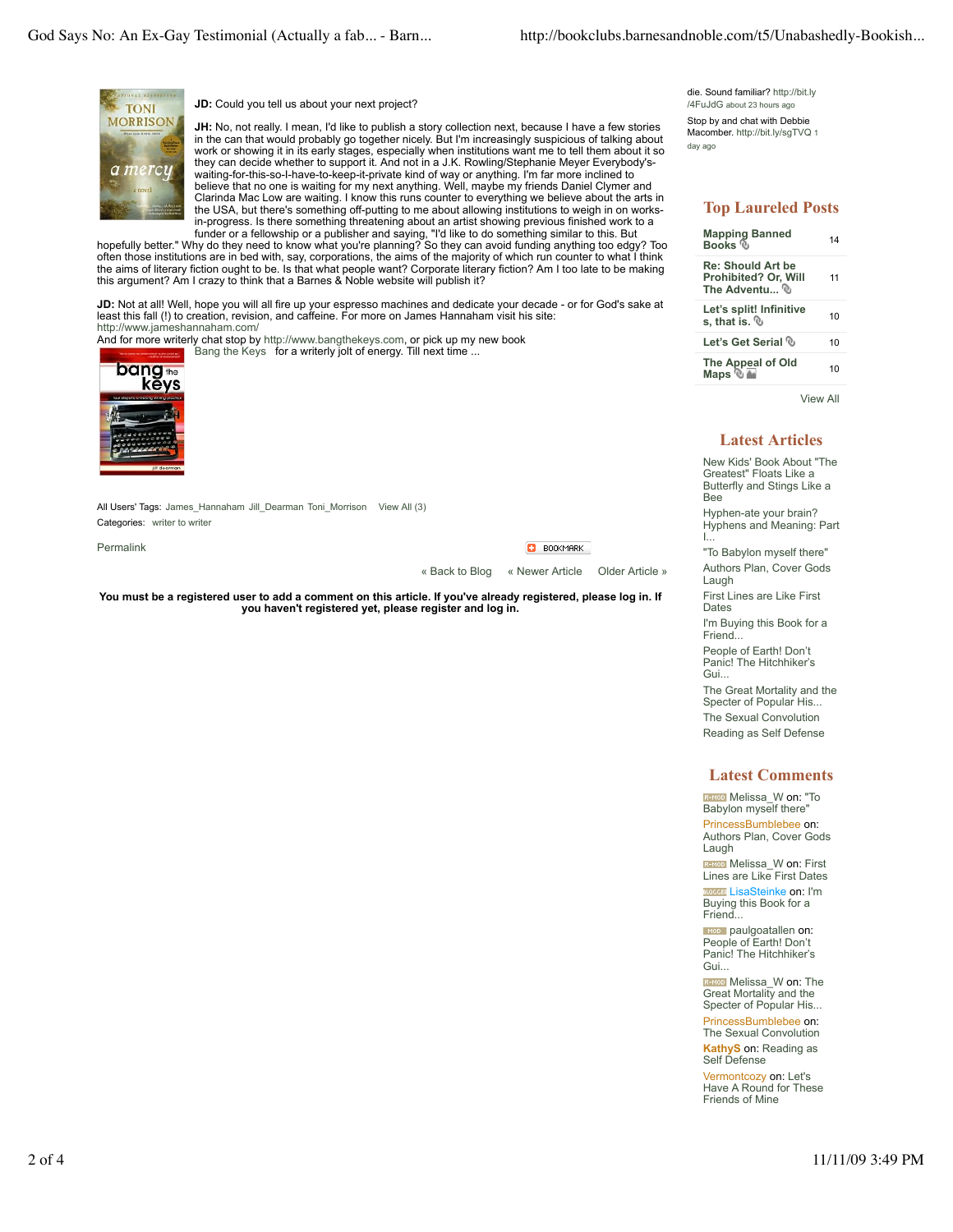LizFenton on: My Own Mr. Right

## **Categories**

article (1) book explorers (2) caption the cover (3) current events (14) current events news (1) decoding the lost symbol (9) fantasy and science fiction (1) for what it's worth (17) guest author (9) historical fiction (1) history (8) history and historical fiction (2) internet (1) literary history (31) literature & life (30) max syntax (27) modern and future english (4) news (4) pop culture (1) romance (30) romance fiction (27) Science (1) science fiction & fantasy (29) science fiction and fantasy (1) sports (1) tagged (1) tagged! (8) the friday five (9) the reader's advocate (16) the readers' advoacte (1) the readers' advocate (25) writer to writer (21)

# **Archives**

November 2009 October 2009 September 2009 August 2009 July 2009 June 2009 May 2009 April 2009 View Complete Archives

Advertisement